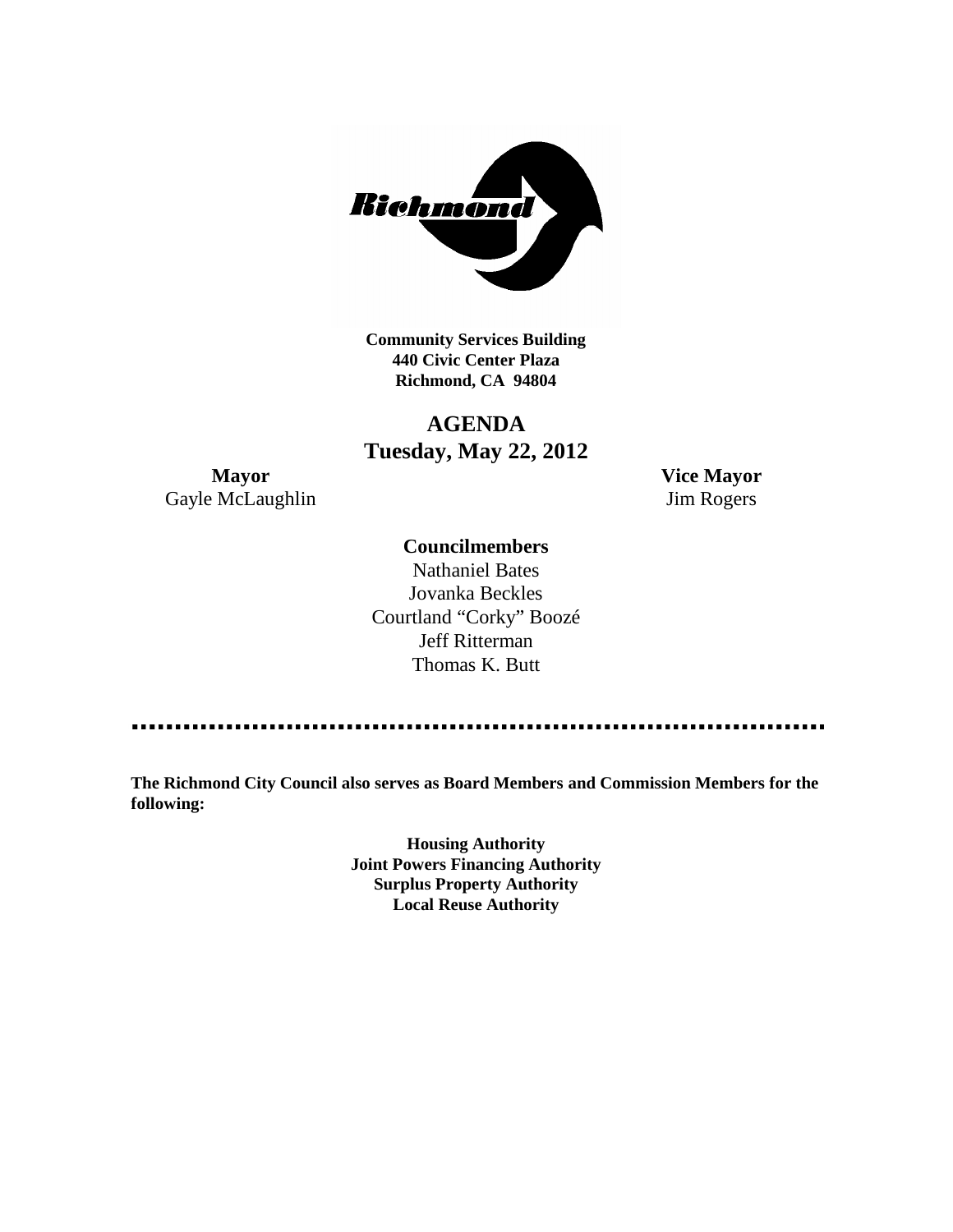# **MEETING PROCEDURES**

The City of Richmond encourages community participation at its City Council meetings and has established procedures that are intended to accommodate public input in a timely and time-sensitive way. As a courtesy to all members of the public who wish to participate in City Council meetings, please observe the following procedures:

**PUBLIC COMMENT ON AGENDA ITEMS:** Anyone who desires to address the City Council on items appearing on the agenda must complete and file a pink speaker's card with the City Clerk **prior** to the City Council's consideration of the item. Once the City Clerk has announced the item and discussion has commenced, no person shall be permitted to speak on the item other than those persons who have submitted their names to the City Clerk. Your name will be called when the item is announced for discussion. **Each speaker will be allowed TWO (2) MINUTES to address the City Council on NON-PUBLIC HEARING items listed on the agenda.**

**OPEN FORUM FOR PUBLIC COMMENT:** Individuals who would like to address the City Council on matters not listed on the agenda or on **Presentations, Proclamations and Commendations, Report from the City Attorney, or Reports of Officers** may do so under Open Forum. All speakers must complete and file a pink speaker's card with the City Clerk **prior** to the commencement of Open Forum. **The amount of time allotted to individual speakers shall be determined based on the number of persons requesting to speak during this item. The time allocation for each speaker will be as follows: 15 or fewer speakers, a maximum of 2 minutes; 16 to 24 speakers, a maximum of 1 and one-half minutes; and 25 or more speakers, a maximum of 1 minute.**

### **SPEAKERS ARE REQUESTED TO OCCUPY THE RESERVED SEATS IN THE FRONT ROW BEHIND THE SPEAKER'S PODIUM AS THEIR NAME IS ANNOUNCED BY THE CITY CLERK.**

**CONSENT CALENDAR:** Consent Calendar items are considered routine and will be enacted, approved or adopted by one motion unless a request for removal for discussion or explanation is received from the audience or the City Council. A member of the audience requesting to remove an item from the Consent Calendar must complete and file a speaker's card with the City Clerk **prior to the City Council's consideration of Agenda Review.** An item removed from the Consent Calendar may be placed anywhere on the agenda following the City Council's agenda review.

Any law enforcement officer on duty or whose service is commanded by the presiding officer shall be Sergeant-at-Arms of the Council meetings. He/she, or they, shall carry out all orders and instructions given by the presiding officer for the purpose of maintaining order and decorum at the Council meetings (City Council Rules of Procedure and Order Section III F, RMC Section 2.12.030).

**\*\*\*\*\*\*\*\*\*\*\*\*\*\*\*\*\*\*\*\*\*\*\*\*\*\*\*\*\*\*\*\*\*\*\*\*\*\*\*\*\*\*\*\*\*\*\*\*\*\*\*\*\*\*\*\*\*\***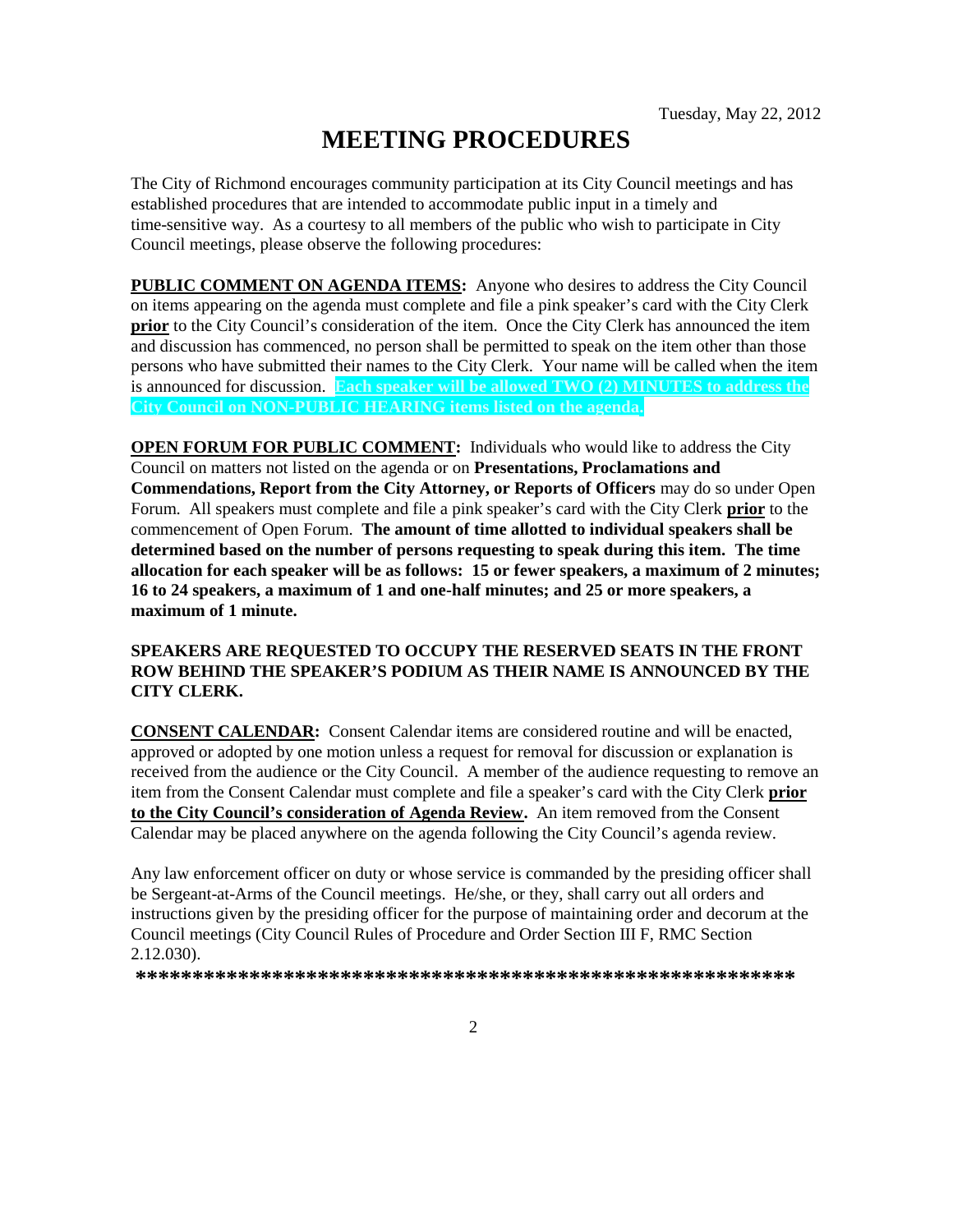# **EVENING OPEN SESSION**

5:00 p.m.

### **A. ROLL CALL**

### **B. PUBLIC COMMENT**

#### **C. ADJOURN TO CLOSED SESSION**

# **CLOSED SESSION**

Shimada Room of the Community Services Building

## **A. CITY COUNCIL**

**A-1.** CONFERENCE WITH LEGAL COUNSEL - EXISTING LITIGATION (Subdivision [a] of Government Code Section 54956.9):

Guidiville Rancheria of California et al vs. United States of America et al

City of Richmond vs. Upstream Point Molate LLC

**A-2.** CONFERENCE WITH LABOR NEGOTIATORS (Government Code Section 54957.6):

> City designated representative(s): Jack Hughes and Lisa Stephenson Employee organization or unrepresented employee(s): SEIU Local 1021; IFPTE Local 21; Richmond Police Officers Association (RPOA); Richmond Police Management Association (RPMA); International Association of Fire Fighters Local 188 (IAFF); and Richmond Fire Management Association (RFMA)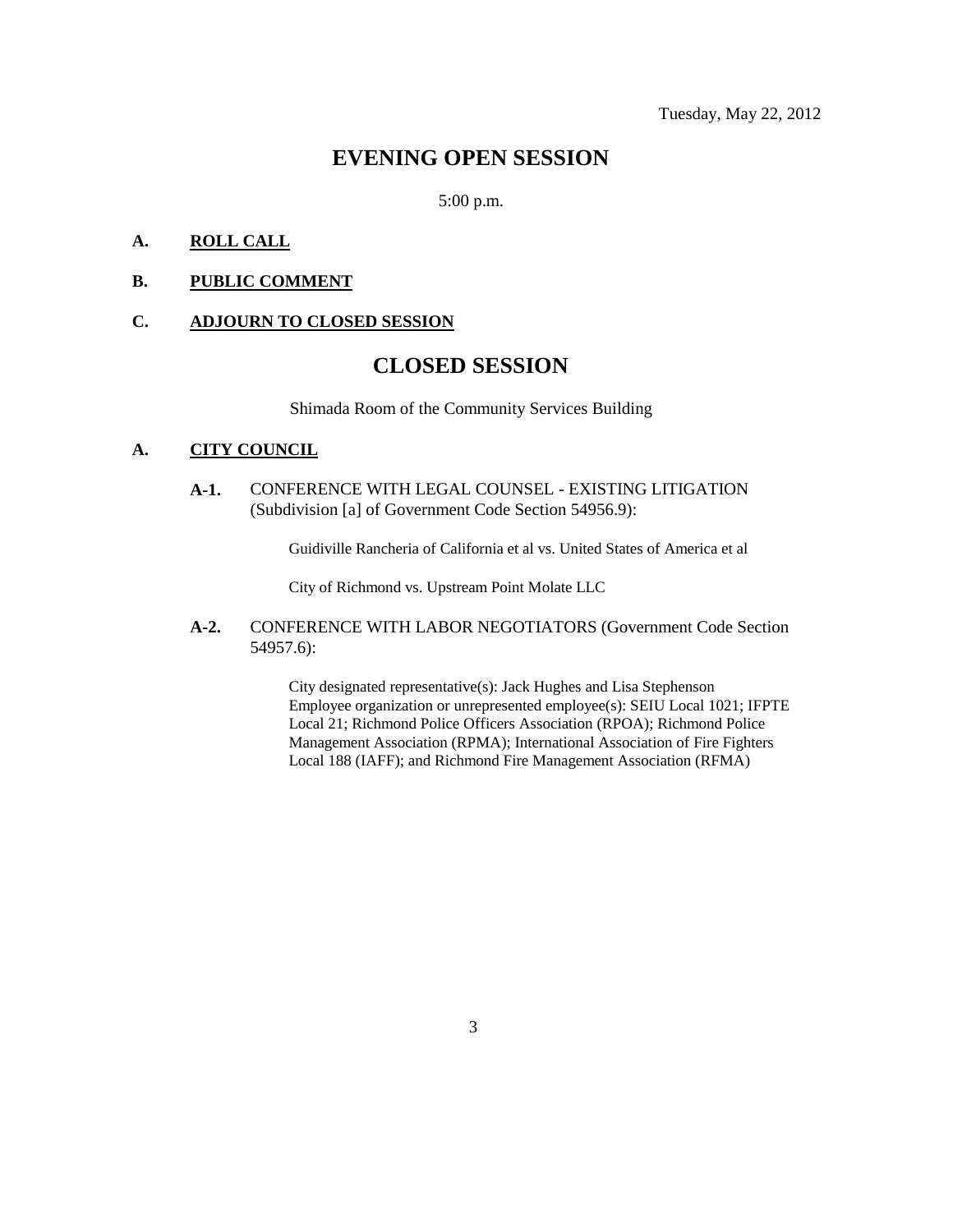# **MEETING OF THE CITY OF RICHMOND AS SUCCESSOR AGENCY FOR THE RICHMOND COMMUNITY REDEVELOPMENT AGENCY/RICHMOND CITY COUNCIL**

6:30 p.m.

### **A. PLEDGE TO THE FLAG**

- **B. ROLL CALL**
- **C. READING OF THE CODE OF ETHICS**
- **D. STATEMENT OF CONFLICT OF INTEREST**
- **E. AGENDA REVIEW**
- **F. OPEN FORUM FOR PUBLIC COMMENT**

### **G. PRESENTATIONS, PROCLAMATIONS, AND COMMENDATIONS**

- **G-1.** INTRODUCE the first place winners of the 2012 Junior Fire Chief Program Fire Department (Michael Banks 307-8041).
- **G-2.** PROCLAMATION recognizing the Richmond Bicycle/Pedestrian Advisory Committee and declaring that May 2012 is National Bike Month in Richmond - Mayor McLaughlin (620-6503) and Councilmember Butt (620-6581).
- **G-3.** PROCLAMATION recognizing the contributions and the ongoing struggles of the Lesbian, Gay, Bisexual, and Transgender (LGBT) community and declaring the month of June as PRIDE MONTH in the City of Richmond - Mayor McLaughlin (620-6503) and Councilmember Beckles (620-6581).

#### **H. REPORT FROM THE CITY ATTORNEY OF FINAL DECISIONS MADE AND NON-CONFIDENTIAL DISCUSSIONS HELD DURING CLOSED SESSION**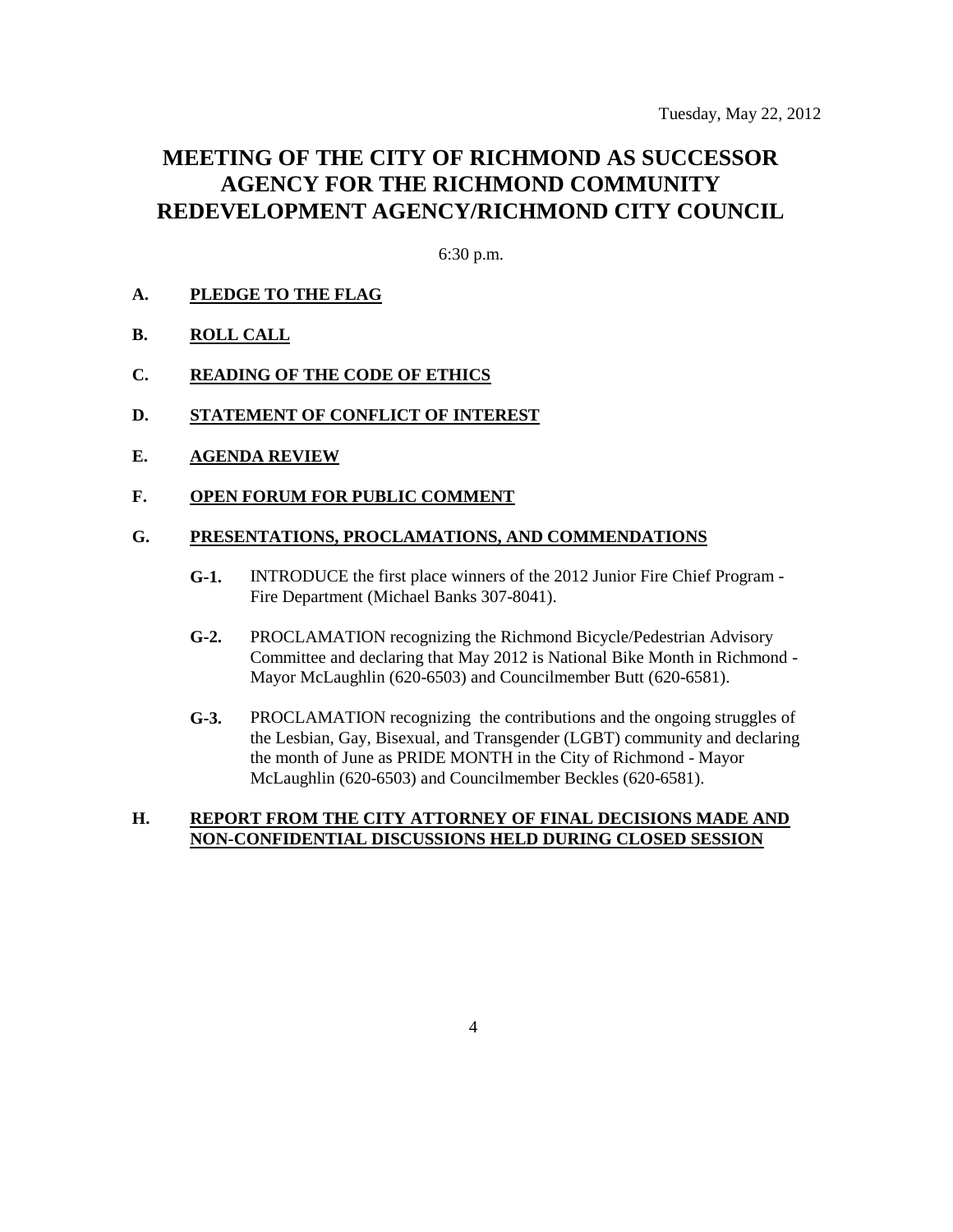# **I. CITY OF RICHMOND AS SUCCESSOR AGENCY FOR THE RICHMOND COMMUNITY REDEVELOPMENT AGENCY CONSENT CALENDAR**

**I-1.** ADOPT a resolution directing staff to reject the sole bid received April 24, 2012, for the Officer Bradley A. Moody Memorial Underpass Project and request new bids for this project - City of Richmond as Successor Agency to the Richmond Community Redevelopment Agency (Patrick Lynch 307-8140). *This item was continued from the May 15, 2012, meeting.*

### **J. CITY COUNCIL CONSENT CALENDAR**

- **J-1.** APPROVE a contract with U.S. Matrix Construction, Inc. (Pittsburg, CA) to construct gender specific restroom improvements at Station 61, located at 140 West Richmond Avenue, in an amount not to exceed \$115,000 (This contract was reviewed and recommended for approval by the Finance Standing Committee at its May 4, 2012, meeting.) - Public Works Department (Yader A. Bermudez 231-3008). *This item was continued from the May 15, 2012, meeting.*
- **J-2.** APPROVE a sixth amendment to the contract with the Law Firm of Meyers, Nave, Riback, Silver and Wilson, to continue to represent the City in the lawsuits entitled Booker vs. City of Richmond, et al., and Jenkins vs. City of Richmond, et al. in the amount of \$400,000, extending the term expiration to June 30, 2013 - City Attorney's Office (Bruce Reed Goodmiller 620-6509). *This item was continued from the May 15, 2012, meeting.*
- **J-3.** APPROVE the expenditure plan associated with the 2011 CalGRIP Grant Award to include the authorization to negotiate and enter into contracts with Be a Mentor (\$49,000), Richmond PAL (\$72,000), Boys and Girls Club of El Sobrante (\$27,000), The RYSE Center (\$27,000), and Richmond Employment and Training Department (\$50,000) and to execute all budgetary amendments approved by CALEMA - Office of Neighborhood Safety (Devone Boggan 620- 5418). *This item was continued from the May 15, 2012, meeting.*

# **K. PUBLIC HEARINGS**

**K-1.** ADOPT a resolution approving a reversion to acreage proposed by the applicant to re-combine a three-lot subdivision into one parcel located at 125-127 Western Drive in the Point Richmond neighborhood - Planning and Building Services Department (Richard Mitchell 620-6706). *This item was continued from the May 15, 2012, meeting.*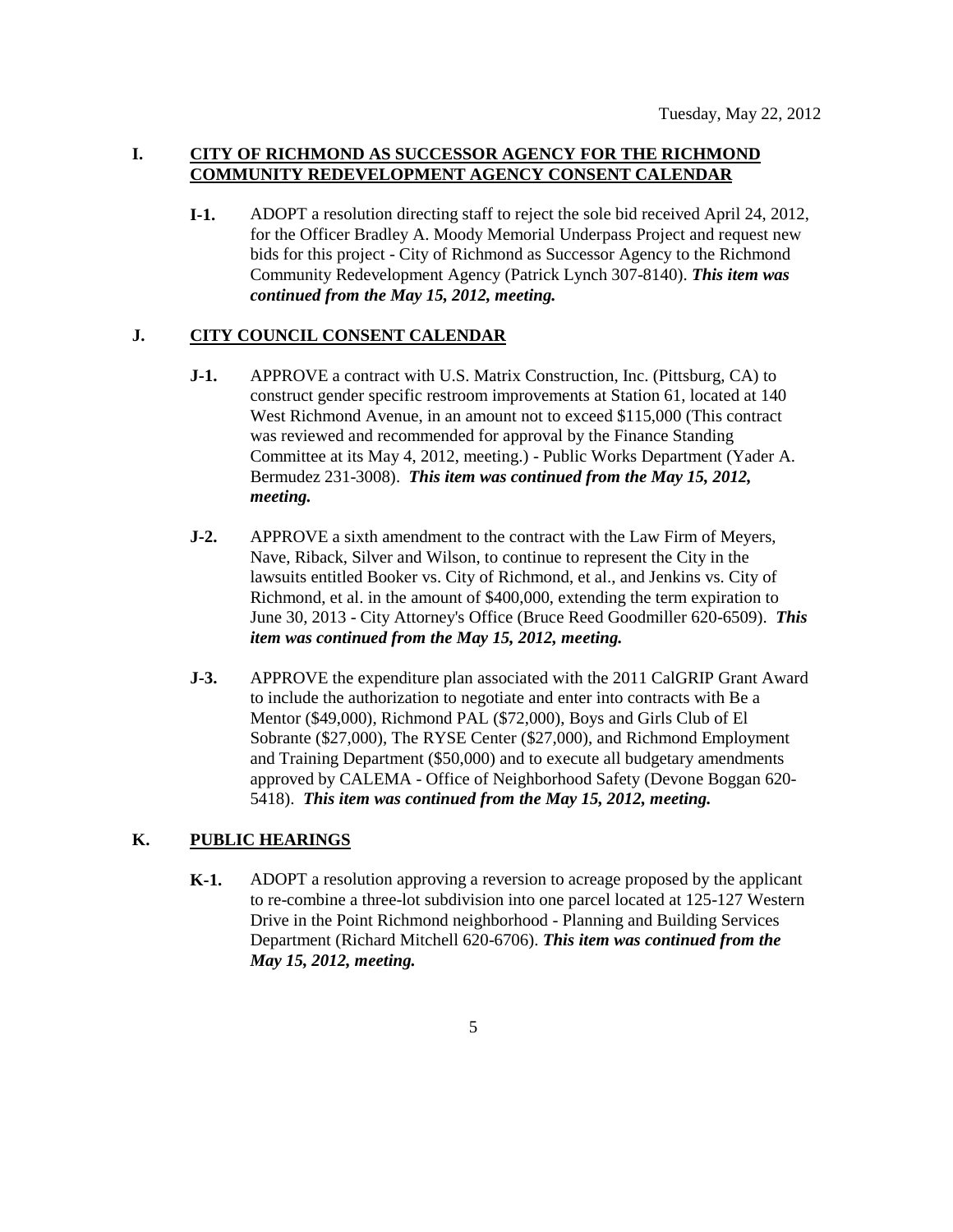- **K-2.** AUTHORIZE amendments to the 2011-2012 Annual Plan, including increasing funding to the Home Improvement Loan Program (HILP) by \$189,297, Richmond Ownership Dream (ROD) by \$200,000, Neighborhood Stabilization Program (NSP) by \$200,000 and Section 108 Repayment by \$19,085 - Housing and Community Development (Patrick Lynch 307-8140). *This item was continued from the May 15, 2012, meeting.*
- **K-3.** RECEIVE testimony regarding the proposed 2010-2011 Consolidated Annual Performance and Evaluation Report (CAPER), and ADOPT a resolution approving this report - Richmond Community Development (Patrick Lynch 307- 8140). *This item was continued from the May 15, 2012, meeting.*
- **K-4.** ADOPT a resolution approving the Annual Consolidated Action Plan, which outlines priorities and uses of Community Development Block Grant (CDBG), CDBG Program Income, Home Investment Partnership Program (HOME) funding and HOME Program Income, and authorizing the submittal of the 2012- 2013 Annual Consolidated Action Plan to the U.S Department of Housing and Urban Development (HUD) - Housing and Community Development (Patrick Lynch 308-8140). *This item was continued from the May 15, 2012, meeting.*

# **L. STUDY SESSION**

**L-1.** *This item will not be heard prior to 7:30 p.m.* RECEIVE a presentation by Brendon Levitt of KLMR Environmental Design, who is not affiliated with any potential developer, purchaser or project, regarding the envisioning of possible future uses at Point Molate - Mayor McLaughlin (620-6503).

# **M. STUDY AND DIRECTION TO STAFF SESSION**

**M-1.** RECEIVE a report regarding options related to the wastewater treatment system infrastructure within the Richmond Municipal Sewer District, and provide direction to staff regarding development of a project implementation plan for a preferred alternative, including a further detailed evaluation of the necessary facility design and construction costs, project financing options, regulatory approach, the most beneficial institutional arrangement, and impacts on current plant operations - Engineering Services Department (Edric Kwan/Chad Davisson 620-5486).